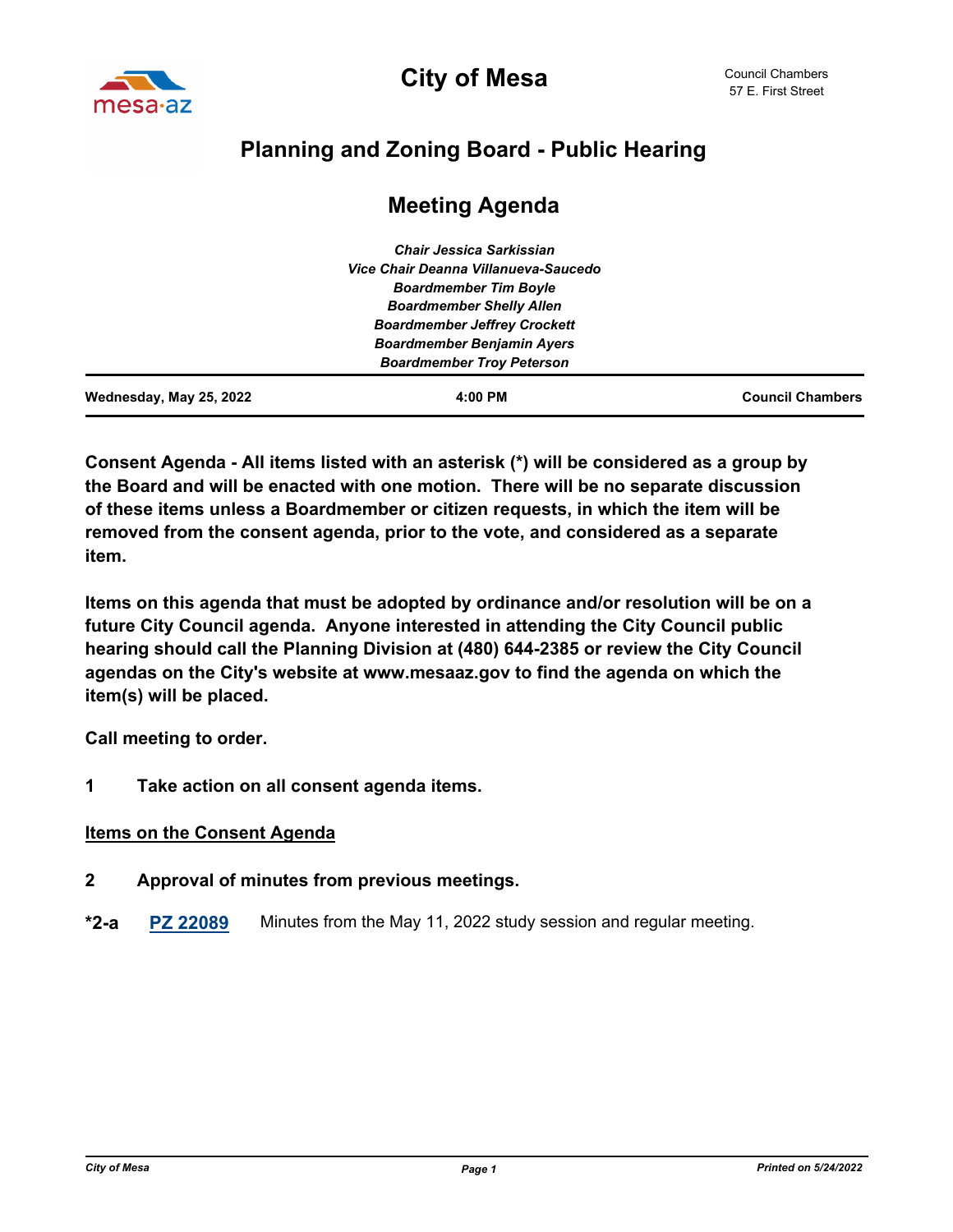#### **3 Take action on the following zoning cases:**

**[PZ 22074](http://mesa.legistar.com/gateway.aspx?m=l&id=/matter.aspx?key=18485) ZON21-01311 District 1.** Within the 2900 to 3100 block of North Oakland (west side), within the 4200 to 4400 block of East Palm Street (south side), and within the 2900 to 3100 block of North Omaha (east side). Located west of Greenfield Road on the north side of McDowell Road. (3± acres). Site Plan Modification. This request will allow for a building expansion to an existing industrial development. Robert Brown, Robert Brown Architects, applicant; KGN, LLC, owner. **\*3-a**

#### **Planner: Kellie Rorex Staff Recommendation: Approval with conditions**

**[PZ 22084](http://mesa.legistar.com/gateway.aspx?m=l&id=/matter.aspx?key=18583) ZON22-00040 District 6.** Within the 7300 to 7500 blocks of South Sossaman Road (west side). Located north of Germann Road on the west side of Sossaman Road and on the north side of the railroad. (28± acres). Site Plan Review and Special Use Permit. This request will allow for an industrial development. Michael Van Omen, Deutsch Architecture Group, applicant; GCC II GP LLC, owner. **\*3-b**

> **Planner: Jennifer Merrill Staff Recommendation: Approval with conditions**

- **4 Discuss and make a recommendation to the City Council on the following zoning cases:**
- **[PZ 22085](http://mesa.legistar.com/gateway.aspx?m=l&id=/matter.aspx?key=18585) ZON22-00085 District 6.** Within the 10000 to 10400 blocks of East Pecos Road (north side). Located east of Ellsworth Road and west of Signal Butte Road, on the north side of Pecos Road. (38+ acres) Rezone from Agricultural (AG) to Light Industrial with a Planned Area Development overlay (LI-PAD) and Site Plan Review. This request will allow for an industrial development. Gammage and Burnham, PLC, applicant; Pacific Proving LLC, owner. **(Companion case to Preliminary Plat "CapRock Legacy Logistics," associated with item \*5-a) \*4-a**

**Planner: Joshua Grandlienard Staff Recommendation: Approval with conditions**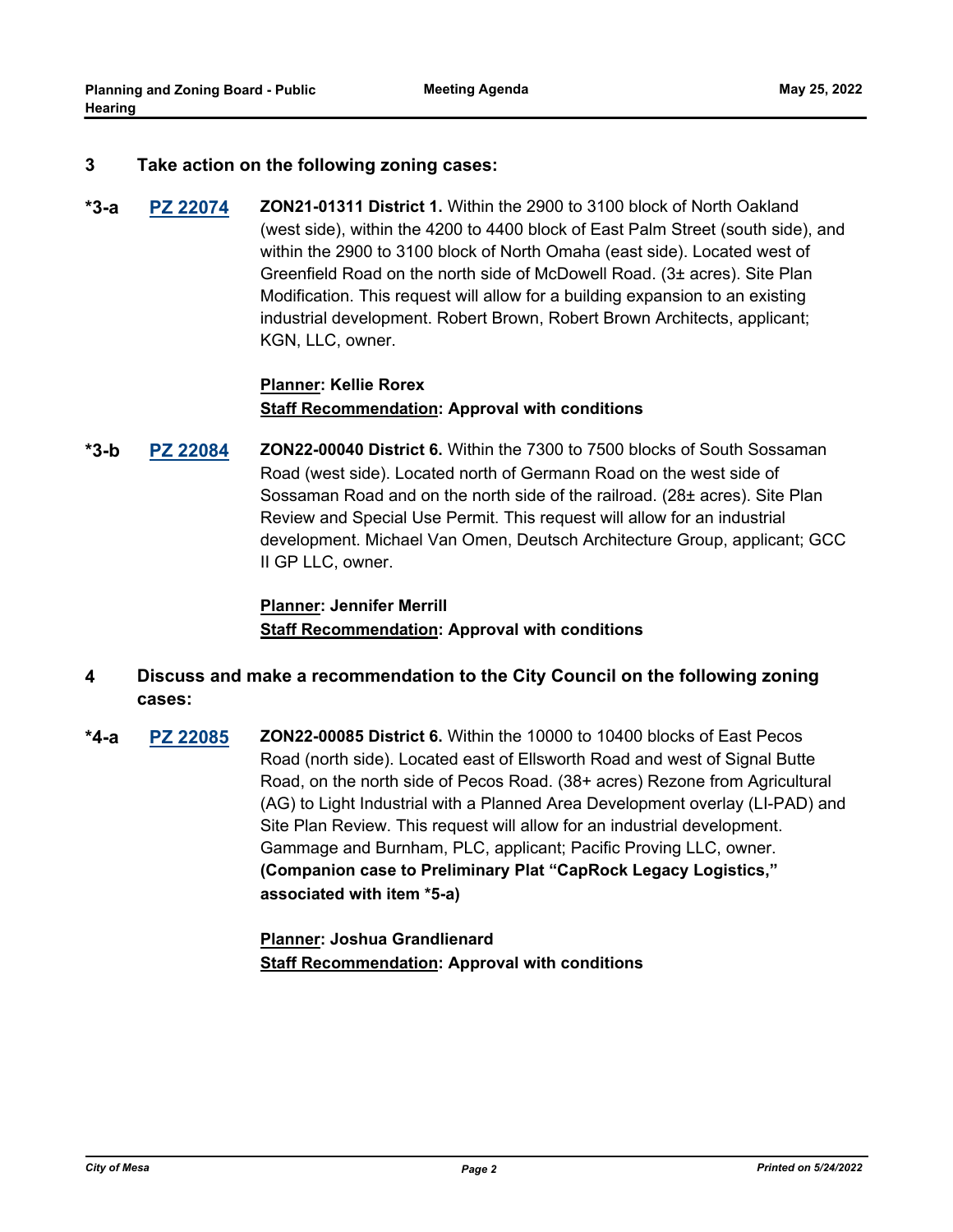**[PZ 22080](http://mesa.legistar.com/gateway.aspx?m=l&id=/matter.aspx?key=18490) ZON22-00157 District 5.** Within the 4400 to 5200 blocks of East McKellips Road (north side); within the 2000 to 2800 blocks of North Greenfield Road (east side); within the 4400 to 5200 blocks of East McDowell Road (south side); and within the 2000 to 2800 blocks of North Higley Road (west side). Located north of McKellips Road and east of Greenfield Road. (575.5± acres). Falcon Field Design Guidelines Update. This request will modify the existing Design Guidelines to guide future development at Falcon Field Airport. City of Mesa, applicant; City of Mesa, owner. **\*4-b**

## **Planner: Joshua Grandlienard Staff Recommendation: Continue to the June 8, 2022 Planning and Zoning Board meeting**

**[PZ 22086](http://mesa.legistar.com/gateway.aspx?m=l&id=/matter.aspx?key=18586) ZON22-00162 District 5.** Within the 9900 to 10000 blocks of East Brown Road (south side) and within the 1100 to 1200 blocks of North Crismon Road (west side). Located on the southwest corner of Brown Road and Crismon Road. (8+ acres) Rezone from Agricultural (AG) to Single Residence 15 with a Planned Area Development overlay (RS-15-PAD). This request will allow for a single residence development. Jon Gillespie, Pew and Lake, applicant; Brighton Homes, owner. **\*4-c**

# **Planner: Joshua Grandlienard Staff Recommendation: Continue to the June 8, 2022 Planning and Zoning Board meeting**

**[PZ 22087](http://mesa.legistar.com/gateway.aspx?m=l&id=/matter.aspx?key=18587) ZON22-00293 District 6.** Within the 10100 to 10600 blocks of East Williams Field Road (south side) and within the 6100 to 6400 blocks of South 222nd Street (west side). (1.5+ acres) Located east of Crismon Road, south of Williams Field Road, and on the north side of the East 24 Gateway Freeway alignment. Major Modification to Development Unit Plan 2 of Avalon Crossing Planned Community District. This request will allow for a single residence development. Susan Demmitt, Gammage and Burnham, PLC, applicant; Pacific Proving LLC, owner. **\*4-d**

## **Planner: Joshua Grandlienard Staff Recommendation: Continue to the June 8, 2022 Planning and Zoning Board meeting**